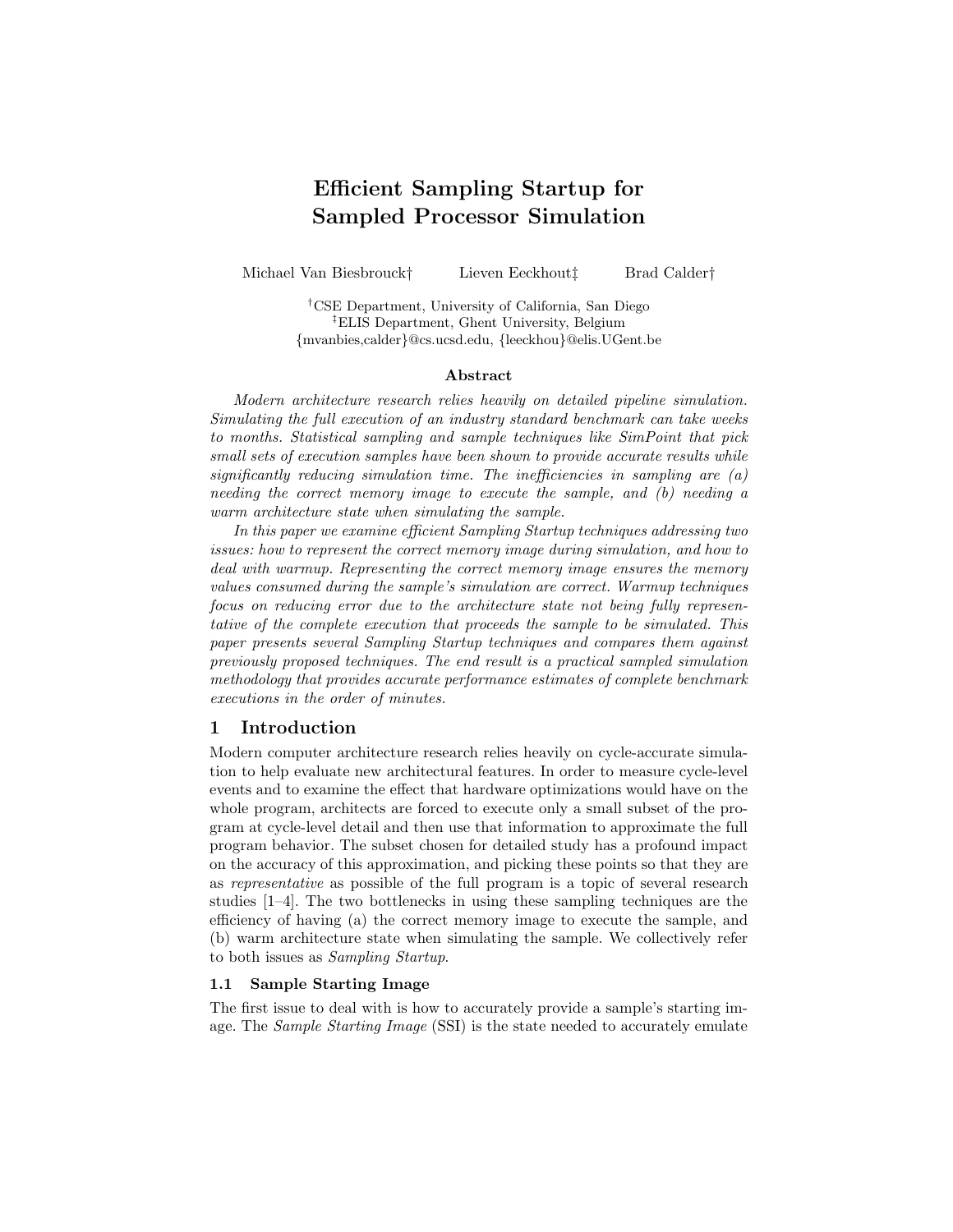and simulate the sample's execution to achieve the correct output for that sample1. The two traditional approaches for providing the SSI are fast-forwarding and using checkpoints. Fast-forwarding quickly emulates the program's execution from the start of execution or from the last sample to the current sample. The advantage of this approach is that this is trivial for all simulators to implement. The disadvantage is that it serializes the simulation of all of the samples for a program, and it is non-trivial to have a low-overhead fastforwarding implementation—most fast-forwarding implementations in current simulators are fairly slow.

Checkpointing is the process of storing the program's image right before the sample of execution is to start. This is similar to storing a core dump of the program so that it can be replayed at that point in execution. A checkpoint stores the register contents and the memory state prior to a sample. The advantage of checkpointing is that it allows for efficient parallel simulation. The disadvantage is that if a full checkpoint is taken it can be huge and consume too much disk space and take too long to load.

In this paper we examine two efficient ways of storing the SSI. One is a reduced checkpoint where we only store in the checkpoint the words of memory that are to be accessed in the sample we are going to simulate. The second approach is very similar, but is represented differently. For this approach we store a sequence of executed load values for the complete sample. Both of these approaches take about the same disk space, which is significantly smaller than a full checkpoint. Since they are small they also load instantaneously and are significantly faster than using fast-forwarding and full checkpoints.

## **1.2 Sample Architecture Warmup**

Once we have an efficient approach for dealing with the sample's starting image we also need to reduce as much error in simulation due to the architecture components not being in the same state as if we simulated the full detailed execution from the start of the program up to that simulation point. To address this we examine a variety of previously proposed techniques and compare them to storing the detailed state of the memory hierarchy as a form of architecture checkpoint.

We first examine a technique called "Hit on Cold" which assumes that all architecture components are cold and the first access to it during the sample's simulation is a hit. A second technique we study uses a fixed warmup period before the execution of each sample. Recently, more sophisticated warmup techniques [5–7] have focused on finding for each sample how far back in the instruction stream to go to start warming up the architecture structures. We examine the performance of MRRL  $[6, 7]$  in this paper. An important advantage of this type of technique is its accuracy. The disadvantage is that it requires architecture component simulation for *N* million instructions before detailed simulation of the sample, which adds additional overhead to simulation.

 $1$  For convenience of exposition, we use 'sample' as a noun to refer to a sampling unit and 'sample' as a verb to refer to collecting a sample unit.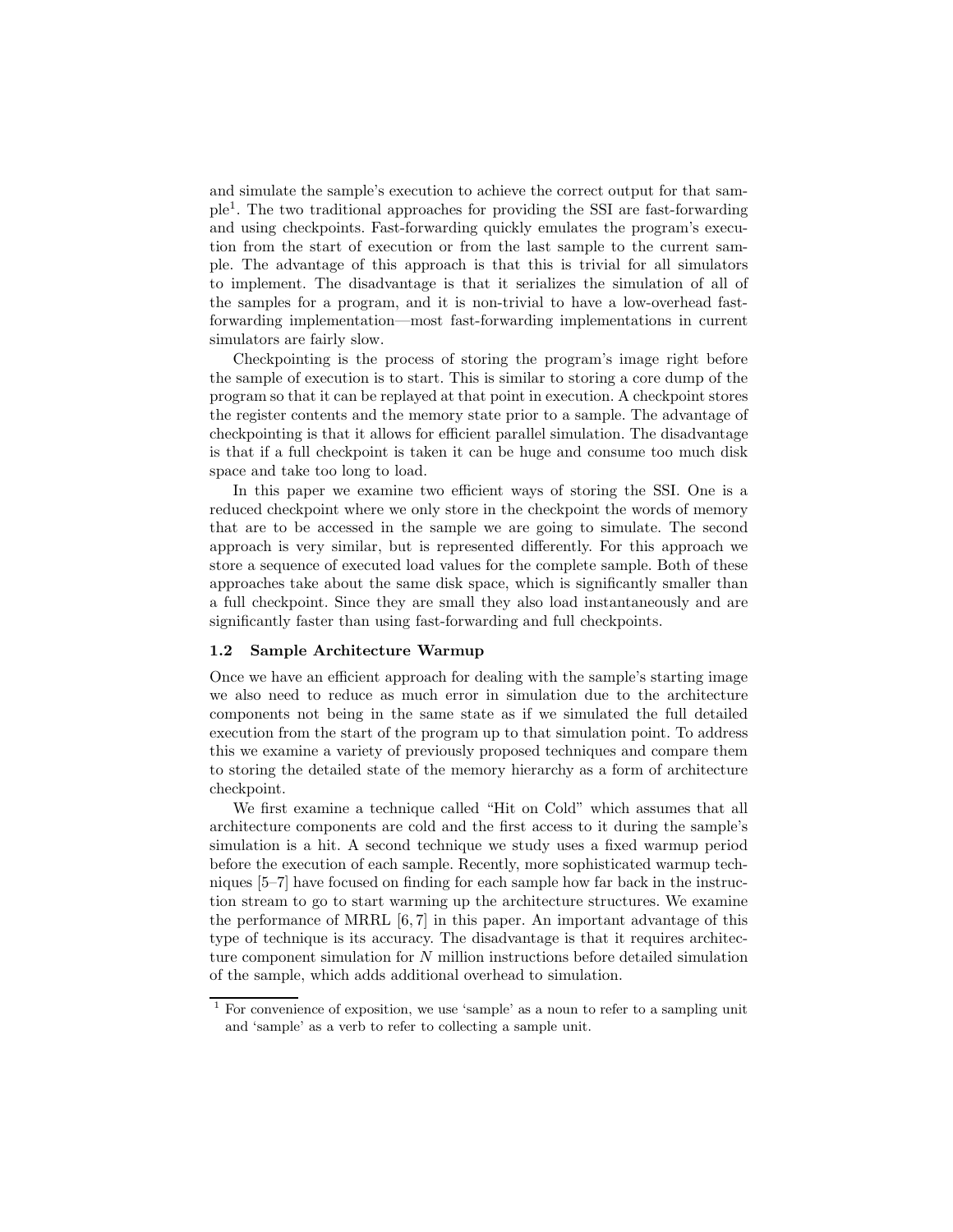The final technique we examine is storing an architecture checkpoint of the major architecture components at the start of the sample. This *Architecture Checkpoint* is used to faithfully recreate the state of the major architecture components, such as caches, TLBs and branch predictors at the start of the sample. It is important that this approach works across different architecture designs for it to be used for architecture design space explorations. To that end, we examine a form of architecture checkpointing that allows us to create the smaller size instances of that architecture component. For example, you would create an architecture checkpoint of the largest cache you would look at in your design space exploration study, and the way we store the architecture checkpoint will allow smaller sizes and associativities to be faithfully recreated.

# **2 Sampled Simulation Background**

Detailed cycle-by-cycle simulation of complete benchmarks is practically impossible due to the huge dynamic instruction counts of today's benchmarks (often several hundred billions of instructions), especially when multiple processor configurations need to be simulated during design space explorations. Sampling is an efficient way for reducing the total simulation time. There exist two ways of sampling, statistical sampling and phase-based sampling.

# **2.1 Statistical Sampling**

Statistical sampling takes a number of execution samples across the whole execution of the program, which are referred to as clusters in [1] because they are groupings of contiguous instructions. These clusters are spread out throughout the execution of the program in an attempt to provide a representative cross-cut of the application being simulated. Conte *et al.* [1] formed multiple simulation points by randomly picking intervals of execution, and then examining how these fit to the overall execution of the program for several architecture metrics (IPC, branch and data cache statistics).

SMARTS [4] provides a version of SimpleScalar [8] using statistical simulation, which uses statistics to tell users how many samples need to be taken in order to reach a certain level of confidence. One consequence of statistical sampling is that tiny samples are gathered over the complete benchmark execution. This means that in the end the complete benchmark needs to be functionally simulated, and for SMARTS, the caches and branch predictors are warmed through the complete benchmark execution. This ultimately impacts the overall simulation time.

# **2.2 SimPoint**

The SimPoint [3] sampling approach picks a small number of samples, that when simulated, accurately create a representation of the complete execution of the program. To do this they break a program's execution into intervals, and for each interval they create a code signature. They then perform clustering on the code signatures grouping intervals with similar code signatures into phases. The notion is that intervals of execution with similar code signatures have similar architecture behavior, and this has been shown to be the case in [3, 9–11]. Therefore, only one interval from each phase needs to be simulated in order to recreate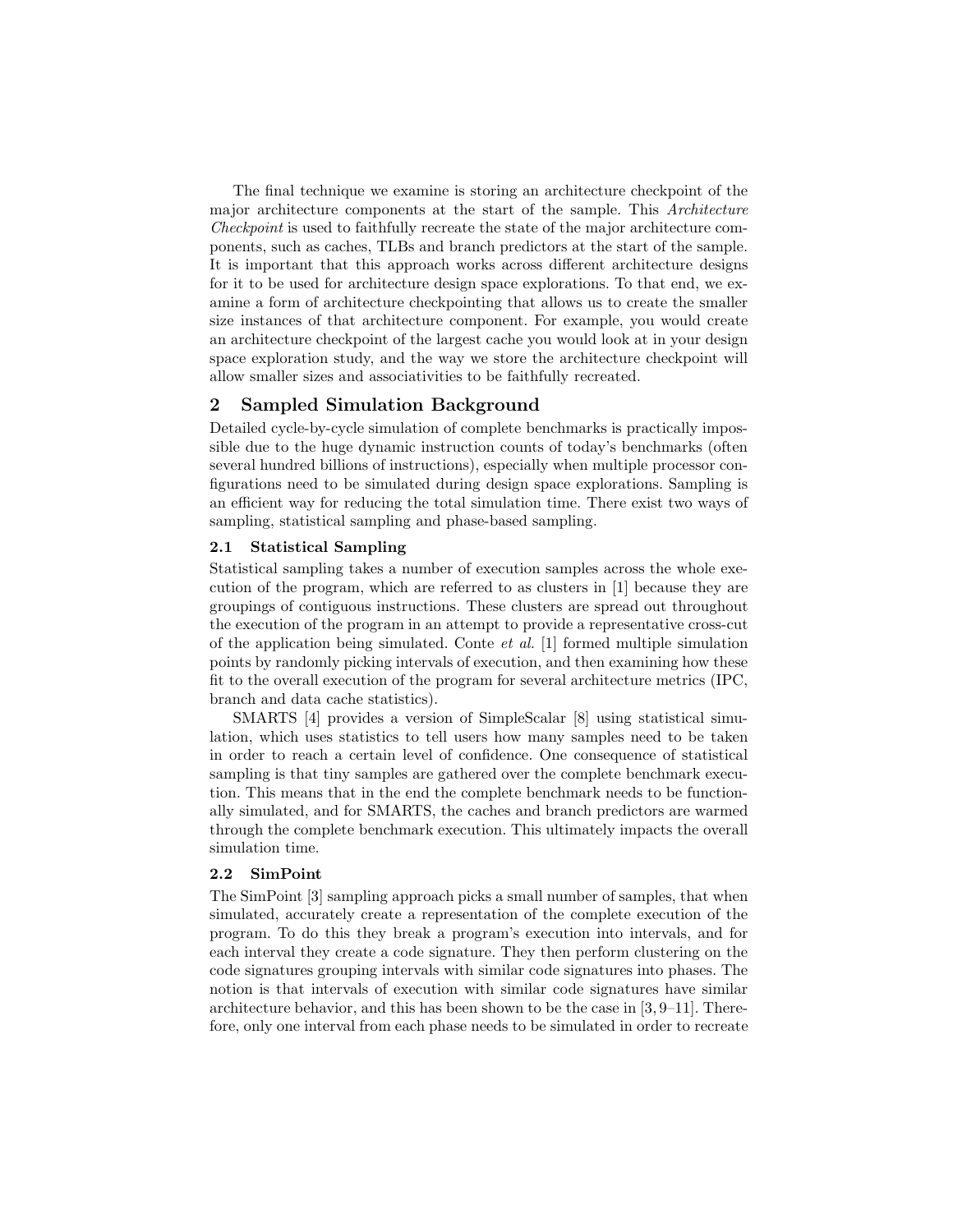a complete picture of the program's execution. They then choose a representative from each phase and perform detailed simulation on that interval. Taken together, these samples can represent the complete execution of a program. The set of chosen samples are called *simulation points*, and each simulation point is an interval on the order of millions of instructions. The simulation points were found by examining only a profile of the basic blocks executed for a program.

In this paper we focus on studying the applicability of the Sample Startup techniques presented for SimPoint. In addition, we also provide summary results for applying these Sample Startup techniques to SMARTS.

# **3 Sampling Startup Related Work**

This section discusses prior work on Sample Startup techniques. We discuss checkpointing and fast-forwarding for obtaining a correct SSI, and warmup techniques for obtaining an architecture checkpoint as accurately as possible.

#### **3.1 Starting Sample Image**

As stated in the introduction, starting the simulation of a sample is much faster under checkpointing than under fast-forwarding (especially when the sample is located deep in the program's execution trace—fast-forwarding in such a case can take several days). The major disadvantage of checkpoints however is their size; they need to be saved on disk and loaded at simulation time. The checkpoint reduction techniques presented in this paper make checkpointing a much better alternative to fast-forwarding as will be shown in the evaluation section of this paper.

Szwed *et al.* [12] propose to fast-forward between samples through native hardware execution, called direct execution, and to use checkpointing to communicate the application state to the simulator. The simulator then runs the detailed processor simulation of the sample using this checkpoint. When the end of the sample is reached, native hardware execution comes into play again to fast-forward to the next simulation point, *etc*. Many ways to incorporate direct hardware execution into simulators for speeding up the simulation and emulation systems have been proposed, see for example [13–16].

One requirement for fast-forwarding through direct execution is that the simulation needs to be run on a machine with the same ISA as the program that is to be simulated. One possibility to overcome this limitation for cross-platform simulation would be to employ techniques from dynamic binary translation methods such as just-in-time (JIT) compilation and caching of translated code, as is done in Embra [17], or through compiled instruction-set simulation [18, 19]. Adding a dynamic binary compiler to a simulator is a viable solution, but doing this is quite an endeavor, which is why most contemporary out-of-order simulators do not include such functionality. In addition, introducing JITing into a simulator also makes the simulator less portable to host machines with different ISAs. Checkpoints, however, are easily portable.

Related to this is the approach presented by Ringenberg *et al.* [20]. They present intrinsic checkpointing, which takes the SSI image from the previous simulation interval and uses binary modification to bring the image up to state for the current simulation interval. Bringing the image up to state for the current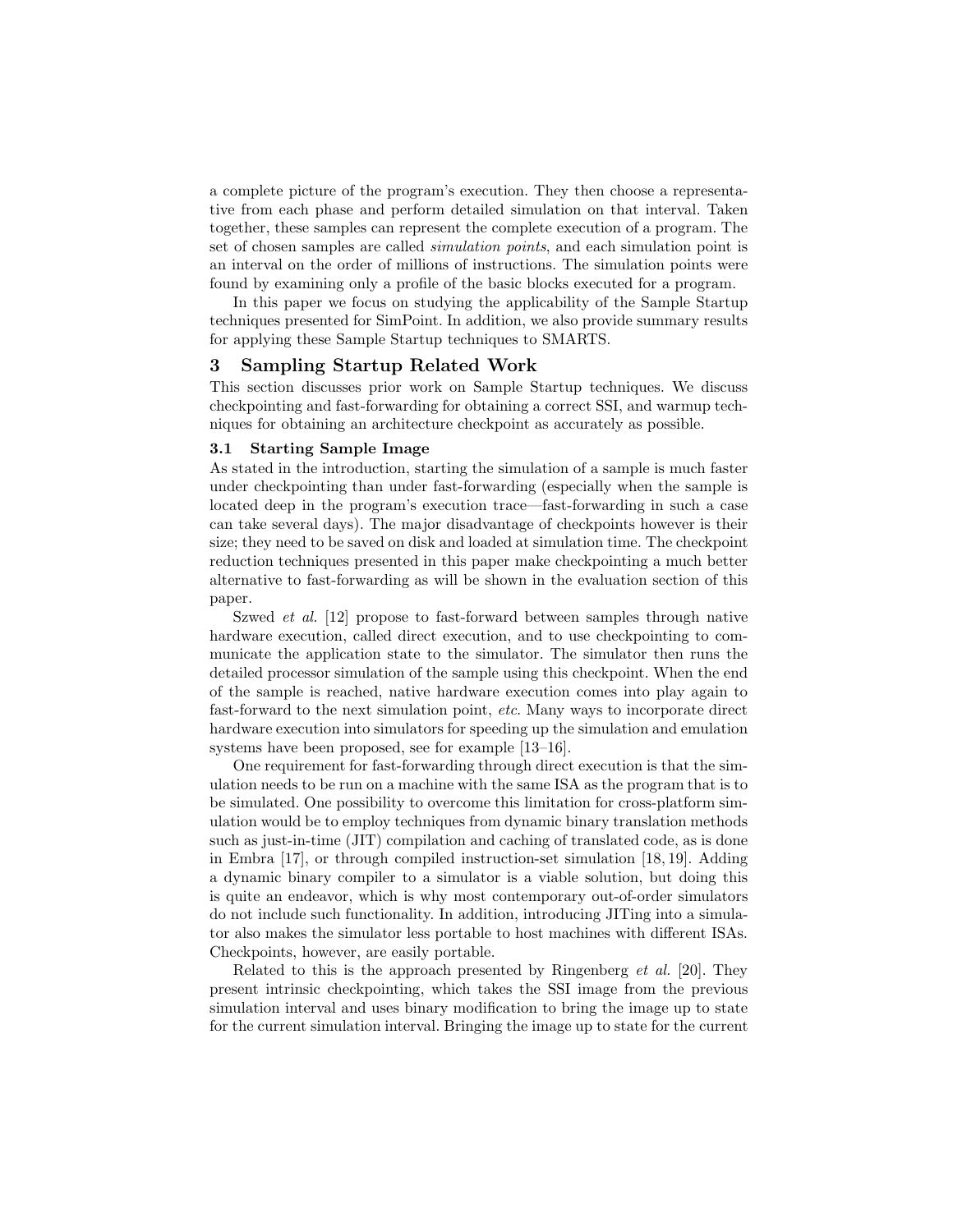simulation interval is done by comparing the current SSI against the previous SSI, and by providing fix-up checkpointing code for the loads in the simulation interval that see different values in the current SSI versus the previous SSI. The fix-up code for the current SSI then executes stores to put the correct data values in memory. Our approach is easier to implement as it does not require binary modification. In addition, when implementing intrinsic checkpointing one needs to be careful to make sure the fix-up code is not simulated so that it does not affect the cache contents and branch predictor state for warmup.

#### **3.2 Warmup**

There has been a lot of work done on warmup techniques, or approximating the hardware state at the beginning of a sample. This work can be divided roughly in three categories: (*i*) simulating additional instructions prior to the sample, (*ii*) estimating the cache miss rate in the sample, and (*iii*) storing the cache content or taking an architecture checkpoint. In the evaluation section of this paper, we evaluate four warmup techniques. These four warmup techniques were chosen in such a way that all three warmup categories are covered in our analysis.

**Warmup N Instructions Before Sample -** The first set of warmup approaches simulates additional instructions prior to the sample to warmup large hardware structures  $[1, 4, 6, 7, 21-25]$ . A simple warmup technique is to provide a fixed-length warmup prior to each sample. This means that prior to each sample, caches and branch predictors are warmed by, for example, 1 million of instructions. MRRL [6, 7] on the other hand, analyzes memory references and branches to determine where to start warming up caches and branch predictors prior to the current sample. Their goal is to automatically calculate how for back in execution to go before a sample in order to capture the data and branch working set needed for the cache and branch predictor to be simulated. MRRL examines both the instructions between the previous sample and the current sample and the instructions in the sample to determine the correct warmup period. BLRL [21], which is an improvement upon MRRL, examines only references that are used in the sample to see how far one needs to go back before the sample for accurate warmup.

SMARTS [4] uses continuous warmup of the caches and branch predictors between two samples, *i.e.*, the caches and branch predictor are kept warm by simulating the caches and branch predictor continuously between two samples. This is called functional warming in the SMARTS work. The reason for supporting continuous warming is their small sample sizes of 1000 instructions. Note that continuously warming the cache and branch predictor slows down fast-forwarding.

The warmup approaches from this category that are evaluated in this paper are fixed-length warmup and MRRL.

**Estimating the Cache Miss Rate -** The second set of techniques does not warm the hardware state prior to the sample but estimates which references in the sample are cold misses due to an incorrect sample warmup [26, 27]. These misses are then excluded from the miss rate statistics when simulating the sample. Note that this technique in fact does no warmup, but rather estimates what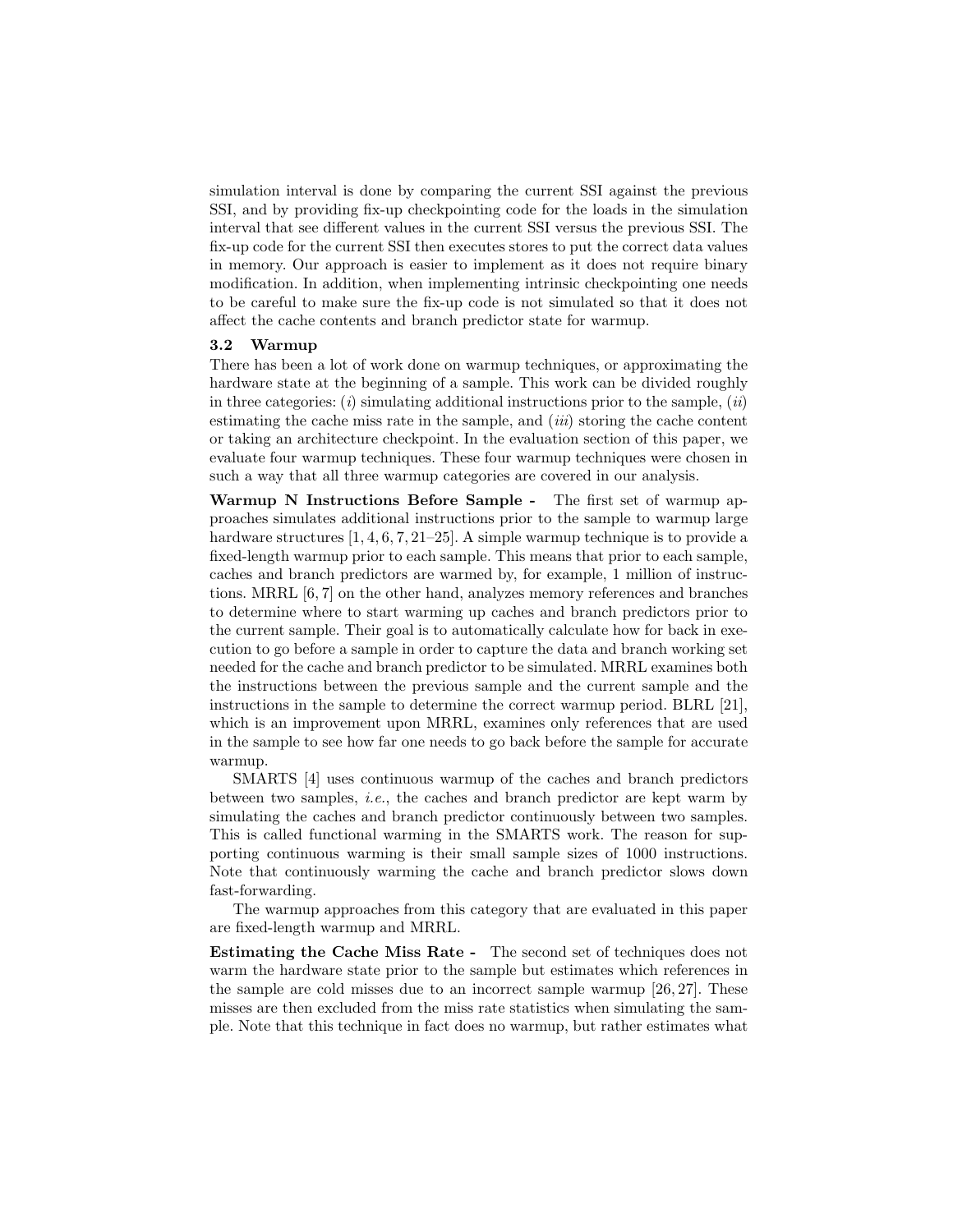the cache miss rate would be for a perfectly warmup hardware state. Although these techniques are useful for estimating cache miss rate under sampled simulation, extending these techniques to processor simulation is not straight-forward. The hit-on-cold approach evaluated in this paper is another example of cache miss rate estimation; the benefit of hit-on-cold over the other estimation techniques is its applicability to detailed processor simulation.

**Checkpointing the Cache Content -** Lauterbach [28] proposes storing the cache tag content at the beginning of each sample. This is done by storing tags for a range of caches as they are obtained from stack simulation. This approach is similar to the Memory Hierarchy State (MHS) approach presented in this paper (see section 5 for more details on MHS). However, there is one significant difference. We compute the cache content for one single large cache and derive the cache content for smaller cache sizes. Although this can be done through stack simulation, it is still significantly slower and more disk space consuming than simulating only one single cache configuration as we do.

The Memory Timestamp Record (MTR) presented by Barr *et al.* [29] is also similar to the MHS proposed here. The MTR allows for the reconstruction of the cache and directory state for multiprocessor simulation by storing data about every cache block. The MTR is largely independent of cache size, organization and coherence protocol. Unlike MHS, its size is proportional to program memory. This prior work did not provide a detailed comparison between their architectural checkpointing approach and other warmup strategies; in this paper, we present a detailed comparison between different warmup strategies.

#### **3.3 SMARTS and TurboSMARTS**

Wunderlich *et al.* [4] provide SMARTS, an accurate simulation infrastructure using statistical sampling. SMARTS continuously updates caches and branch predictors while fast-forwarding between samples of size 1000 instructions. In addition, it also warms up the processor core before taking the sample through the detailed cycle-by-cycle simulation of 2000 to 4000 instructions.

At the same time we completed the research for our paper, TurboSMARTS [30] presented similar techniques that replace functional warming with a checkpointed SSI and checkpointed architectural state similar to what we discuss in our paper. In addition to what was studied in [30], we compare a number of reduced checkpointed SSI techniques, we study the impact of wrong-path load instructions for our techniques, and we examine the applicability of checkpointed sampling startup techniques over different sample sizes.

# **4 Sample Starting Image**

The first issue to deal with to enable efficient sampled simulation is to load a memory image that will be used to execute the sample. The *Sample Starting Image* (SSI) is the program memory state needed to enable the correct functional simulation of the given sample.

# **4.1 Full Checkpoint**

There is one major disadvantage to checkpointing compared to fast-forwarding and direct execution for providing the correct SSI. This is the large checkpoint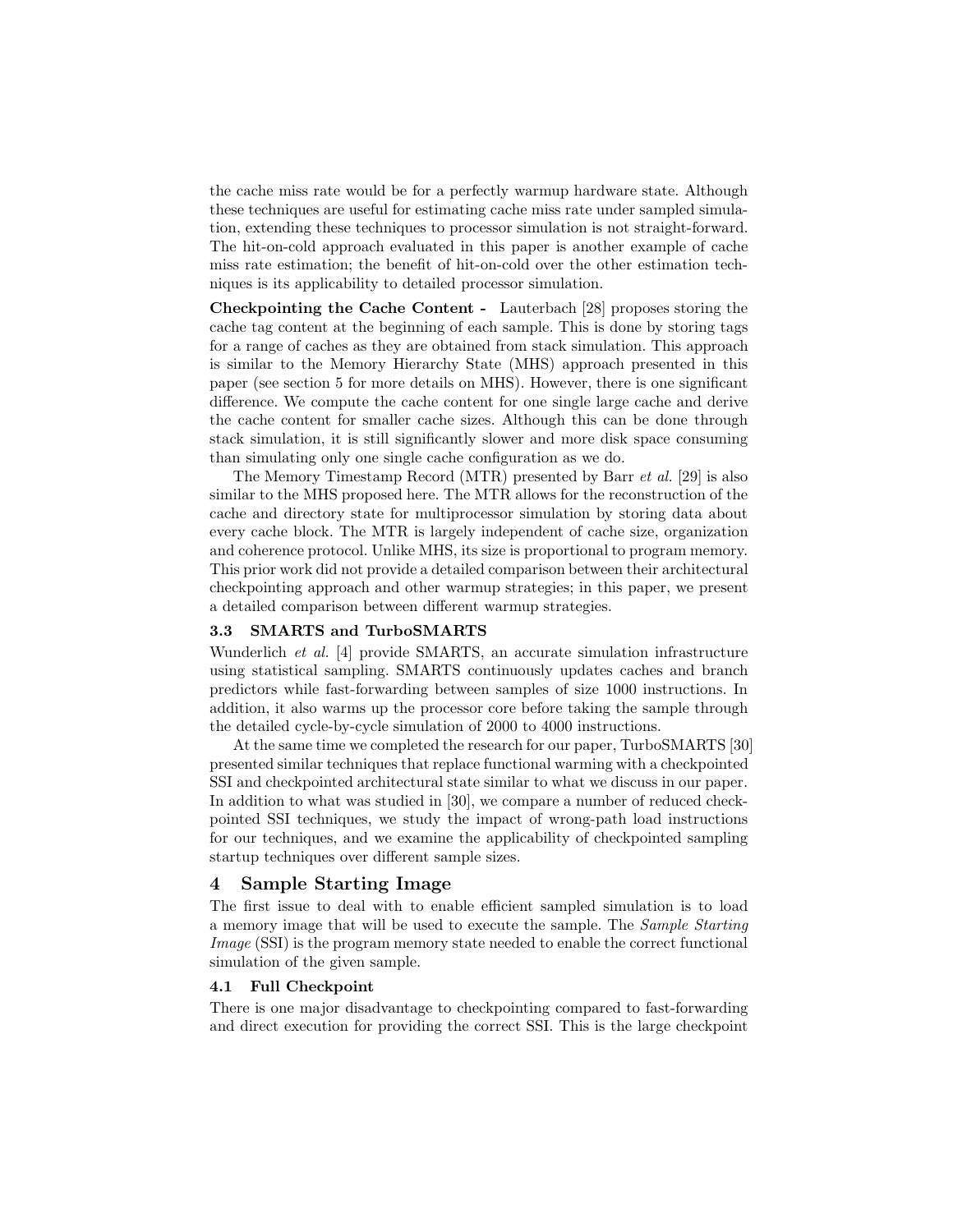files that need to be stored on disk. Using many samples could be prohibitively costly in terms of disk space. In addition, the large checkpoint file size also affects total simulation time due to loading the checkpoint file from disk when starting the simulation of a sample and transferring over a network during parallel simulation.

# **4.2 EIO Files and Checkpointing System Calls**

Before presenting our two approaches to reduce the checkpoint file size, we first detail our general framework in which the reduced checkpoint methods are integrated. We assume that the program binary and its input are available through an EIO file during simulation. We use compressed SimpleScalar EIO files; this does not affect the generality of the results presented in this paper however. An EIO file contains a checkpoint of the initial program state after the program has been loaded into memory. Most of the data in this initial program image will never be modified during execution. The rest of the EIO file contains information about every system call, including all input and output parameters and memory updates associated with the calls. This keeps the system calls exactly the same during different simulation runs of the same benchmarks.

In summary, for all of our results, the instructions of the simulated program are loaded from the program image in the EIO file, and the program is not stored in our checkpoints. Our reduced checkpoints focus only on the data stream.

# **4.3 Touched Memory Image**

Our first reduced checkpoint approach is the *Touched Memory Image (TMI)* which only stores the blocks of memory that are to be accessed in the sample that is to be simulated. The TMI is a collection of chunks of memory (touched during the sample) with their corresponding memory addresses. The TMI contains only the chunks of memory that are read during the sample. Note that a TMI is stored on disk for each sample. At simulation time, prior to simulating the given sample, the TMI is loaded from disk and the chunks of memory in the TMI are then written to their corresponding memory addresses. This guarantees a correct SSI when starting the simulation of the sample. A small file size is achieved by using a sparse image representation, so regions of memory that consist of consecutive zeros are not stored in the TMI. In addition, large regions of non-zero sections of memory are combined and stored as one chunk. This saves storage space in terms of memory addresses in the TMI, since only one memory address needs to be stored for a large consecutive data region.

An optimization to the TMI approach, called the *Reduced Touched Memory Image* (*RTMI*), only contains chunks of memory for addresses that are read before they are written. There is no need to store a chunk of memory in the reduced checkpoint in case that chunk of memory is written prior to being read. A TMI, on the other hand, contains chunks of memory for all reads in the sample.

#### **4.4 Load Value Sequence**

Our second approach, called the *Load Value Sequence (LVS)*, involves creating a log of load values that are loaded into memory during the execution of the sample. Collecting an LVS can be done with a functional simulator or binary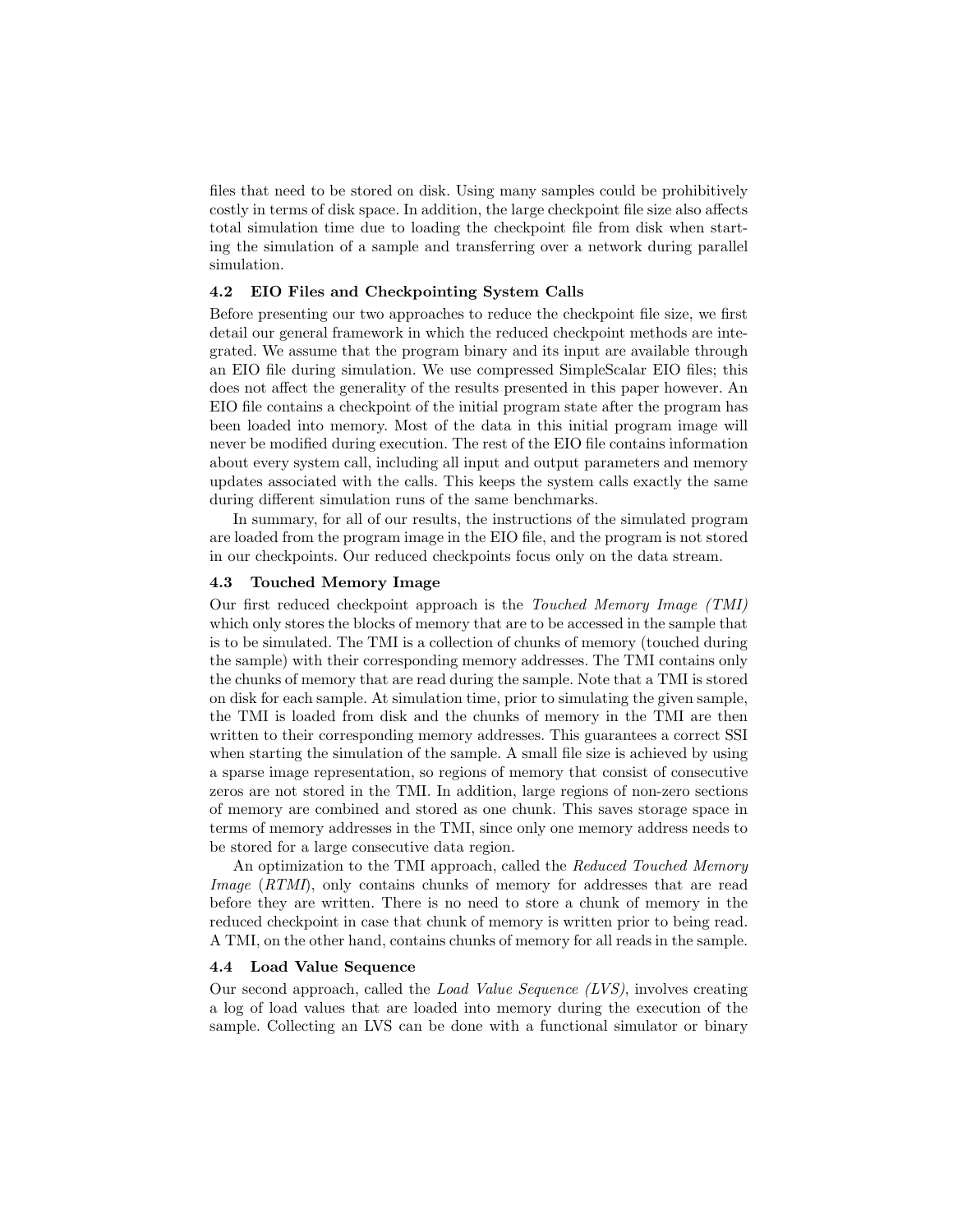instrumentation tool, which simply collects all data values loaded from memory during program execution (excluding those from instruction memory and speculative memory accesses). When simulating the sample, the load log sequence is read concurrently with the simulation to provide correct data values for non-speculative loads. The result of each load is written to memory so that, potentially, speculative loads accessing that memory location will find the correct value. The LVS is stored in a compressed format to minimize required disk space. Unlike TMI, LVS does not need to store the addresses of load values. However, programs often contain many loads from the same memory addresses and loads with value 0, both of which increase the size of LVS without affecting TMI.

In order to further reduce the size of the LVS, we also propose the *Reduced Load Value Sequence (RLVS)*. For each load from data memory the RLVS contains one bit, indicating whether or not the data needs to be read from the RLVS. If necessary, the bit is followed by the data value, and the data value is written to the simulator's memory image at the load address so that it can be found by subsequent loads; otherwise, the value is read from the memory image and not included in the RLVS. Thus the RLVS does not contain load values when a load is preceded by a load or store for the same address or when the value would be zero (the initial value for memory in the simulator). This yields a significant additional reduction in checkpoint file sizes. An alternate structure that accomplishes the same task is the first load log presented in [31].

# **5 Sample Warmup**

In this paper we compare five warmup strategies, not performing any warmup, hit on cold, 1M-instructions of detailed execution fixed warmup, MRRL and stored architecture state. The descriptions in this section summarize the warmup techniques in terms of how they are used for uniprocessor architecture simulation.

#### **5.1 No Warmup**

The no-warmup strategy assumes an empty cache at the beginning of each sample, *i.e.* assumes no warmup. Obviously, this will result in an overestimation of the number of cache misses, and by consequence an underestimation of overall performance. However, the bias can be small for large sample sizes. This strategy is very simple to implement and incurs no runtime overhead.

## **5.2 Hit on Cold**

The *hit on cold* strategy also assumes an empty cache at the beginning of each sample but assumes that the first use of each cache block in the sample is always a hit. The no warmup strategy, on the other hand, assumes a miss for the first use of a cache block in the sample. Hit on cold works well for programs that have a high hit rate, but it requires modifying the simulator to check a bit on every cache miss. If the bit indicates that the cache block has yet to be used the sample then the address tag is added to the cache but the access is considered to be a hit.

An extension to this technique is to try to determine the overall program's average hit rate or the approximate hit rate for each sample, then use this probability to label the first access to a cache block as a miss or a hit. We did not evaluate this approach for this paper.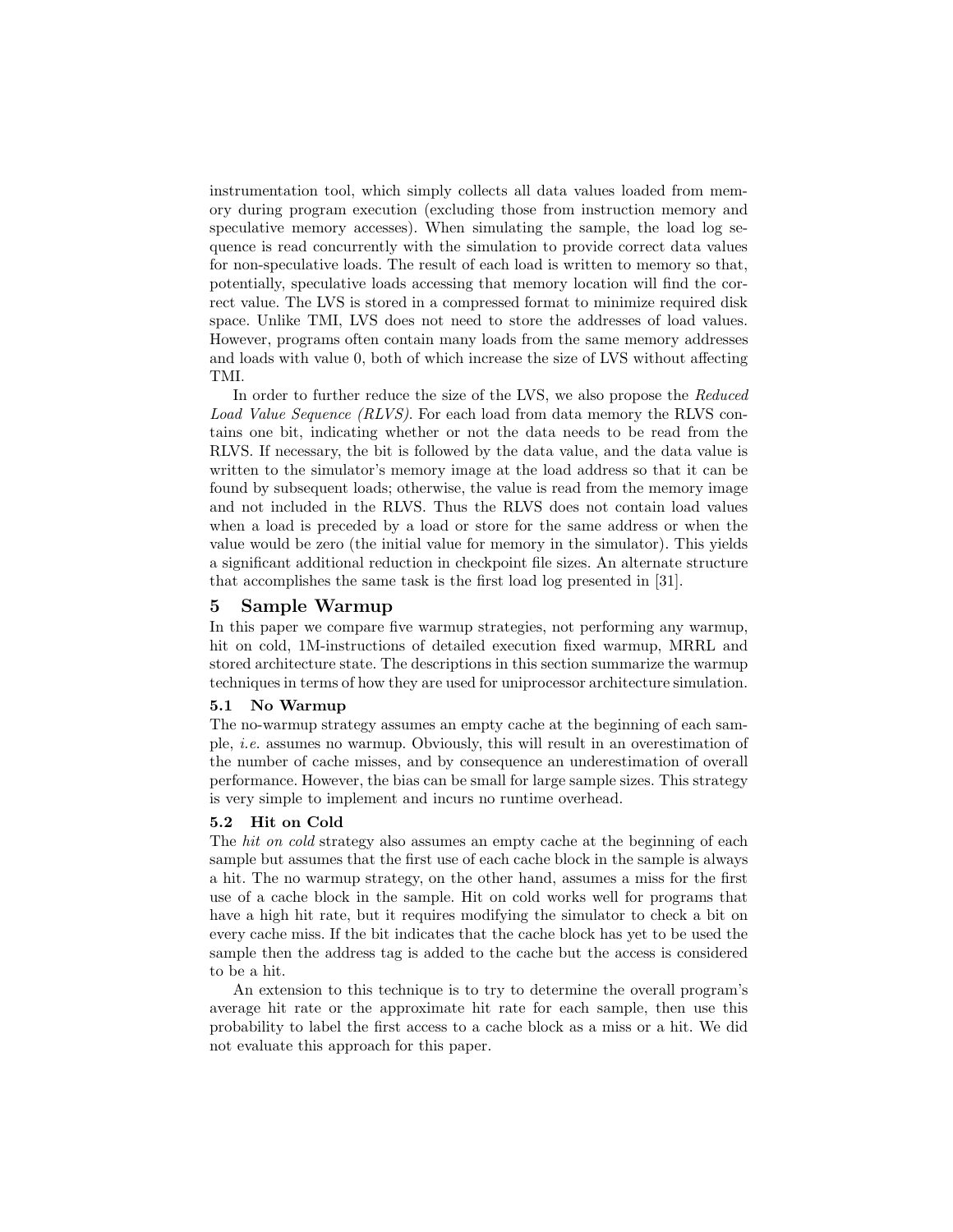#### **5.3 Memory Reference Reuse Latency**

The *Memory Reference Reuse Latency (MRRL)* [6, 7] approach proposed by Haskins and Skadron builds on the notion of memory reference reuse latency. The memory reference reuse latency is defined as the number of dynamic instructions between two consecutive memory references to the same memory location. To compute the warmup starting point for a given sample, MRRL first computes the reuse latency distribution over all the instructions from the end of the previous sample until the end of the current sample. This distribution gives an indication about the temporal locality behavior of the references.

MRRL subsequently determines  $w_N$  which corresponds to the  $N\%$  percentile over the reuse latency distribution. This is the point at which  $N\%$  of memory references, between the end of the last sample to the end of the current sample, will be made to addresses last accessed within  $w_N$  instructions. Warming then gets started *w<sup>N</sup>* instructions prior to the beginning of the sample. The larger  $N\%$ , the larger  $w_N$ , and thus the larger the warmup. In this paper we use  $N\% = 99.9\%$  as proposed in [6].

Sampled simulation under MRRL then proceeds as follows. The first step is to fast-forward to or load the checkpoint at the starting point of the warmup simulation phase. From that point on until the starting point of the sample, functional simulation is performed in conjunction with cache and branch predictor warmup, *i.e.* all memory references warm the caches and all branch addresses warm the branch predictors. When the sample is reached, detailed processor simulation is started for obtaining performance results. The cost of the MRRL approach is the  $w_N$  instructions that need to be simulated under warmup.

#### **5.4 Memory Hierarchy State**

The fourth warmup strategy is the *Memory Hierarchy State (MHS)* approach, which stores cache state so that caches do not need to be warmed at the start of simulation. The MHS is collected through cache simulation, *i.e.* functional simulation of the memory hierarchy. Design-space exploration may require many different cache configurations to be simulated. Note that the MHS needs to be collected only once for each block size and replacement policy, but can be reused extensively during design space exploration with smaller-sized memory hierarchies. Our technique is similar to trace-based construction of caches, except that storing information in a cache-like structure decreases both storage space and time to create the cache required for simulation. In addition to storing cache tags, we store status information for each cache line so that dirty cache lines are correctly marked.

Depending on the cache hierarchies to be simulated, constructing hierarchies of *target caches* for simulation from a single *source cache* created by functional simulation can be complicated, so we explain the techniques used and the necessary properties of the source cache. If a target cache *i* has  $s_i$  sets with  $w_i$  ways, then every cache line in it would be contained in a source cache with  $s' = c_i s_i$ sets and  $w' \geq w_i$  ways, where  $c_i$  is a positive integer. We now describe how to initialize the content of each set in the target cache from the source cache. To initialize the contents of the first set in the target cache we need to look at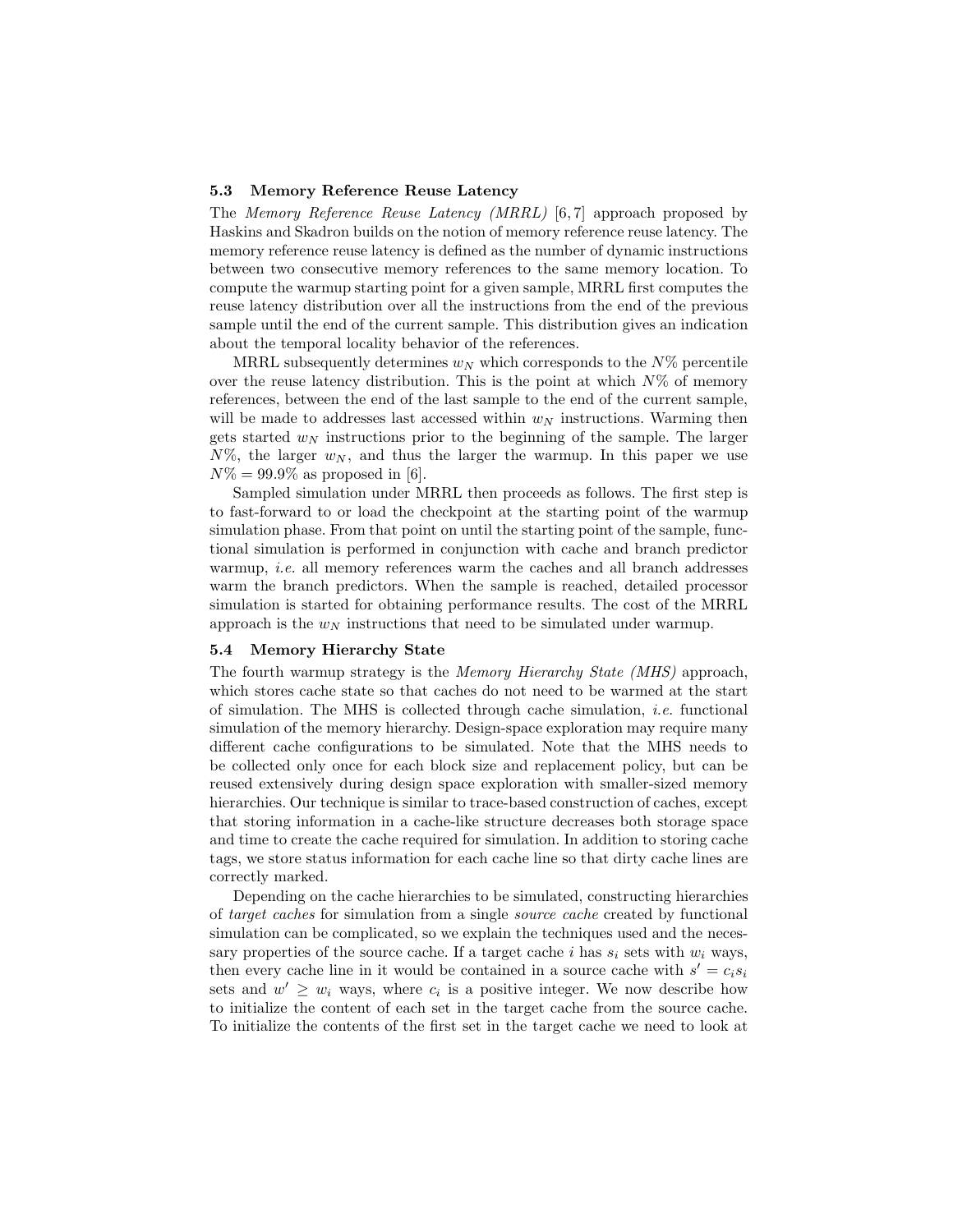the cache blocks in  $c_i$  sets of the source cache that map to the first set in the target cache. This gives us  $c_iw'$  blocks to choose from. For a cache with LRU replacement we need to store a sequence number for the most recent use of each cache block. We select the most recently used  $w_i$  cache blocks, as indicated by the data in our source cache, to put in the target set. The next  $c_i$  sets of the source cache initialize the second set of the target cache, and so forth. In general,  $s' = \texttt{LCM}_i(s_i)$  and  $w' = \max_i(w_i)$  ensure that the large cache contains enough information to initialize all of the simulated cache configurations. In the common case where  $s_i$  is always a power of two, the least common multiple  $(LCM)$  is just the largest such value.

Inclusive cache hierarchies can be initialized easily as just described, but exclusive cache hierarchies need something more. For example, assume that the L2 cache is 4-way associative and has the same number of cache sets as a 2-way associative L1 cache. Then the 6 most recently accessed blocks mapped to a single cache set will be stored in the cache hierarchy, 2 in the L1 cache and 4 in the L2 cache. Thus the source cache must be at least 6-way associative. If, instead, the L2 cache has twice as many sets as the L1 cache then the cache hierarchy will contain 10 blocks that are mapped to the same L1 cache set, but at most 6 of these will be mapped to either of the L2 cache sets associated with the L1 cache set. The source cache still only needs to be 6-way associative.

We handle exclusive cache hierarchies by creating the smallest (presumably L1) target cache first and locking the blocks in the smaller cache out of the larger (L2, L3, *etc.*) caches. Then the sets in the larger cache can be initialized. Also, the associativity of the source cache used to create our MHS must be at least the sum of the associativities of the caches within a target cache hierarchy.

Unified target caches can be handled by collecting source cache data as if the target caches were not unified. For example, if there are target IL1, DL1 and UL2 caches then data can be collected using the same source caches as if there were IL2 and DL2 caches with the same configuration parameters as the UL2 cache. Merging the contents of two caches into a unified target cache is straight-forward. The source caches must have a number of cache sets equal to the LCM of all the possible numbers of cache sets (both instruction and data) and an associativity at least as large as that of any of the caches. Alternately, if all of the target cache hierarchy configurations are unified in the same way then a single source cache with the properties just described can collect all of the necessary data.

Comparing MHS versus MRRL, we can say that they are equally architectureindependent. MHS traces store all addresses needed to create the largest and most associative cache size of interest. Similarly, MRRL goes back in execution history far enough to also capture the working set for the largest cache of interest. The techniques have different tradeoffs, however: MHS requires additional memory space compared to MRRL, and MRRL just needs to store where to start the warming whereas MHS stores a source cache. In terms of simulation speed, MHS substantially outperforms MRRL as MHS does not need to simulate instructions to warm the cache as done in MRRL—loading the MHS trace is done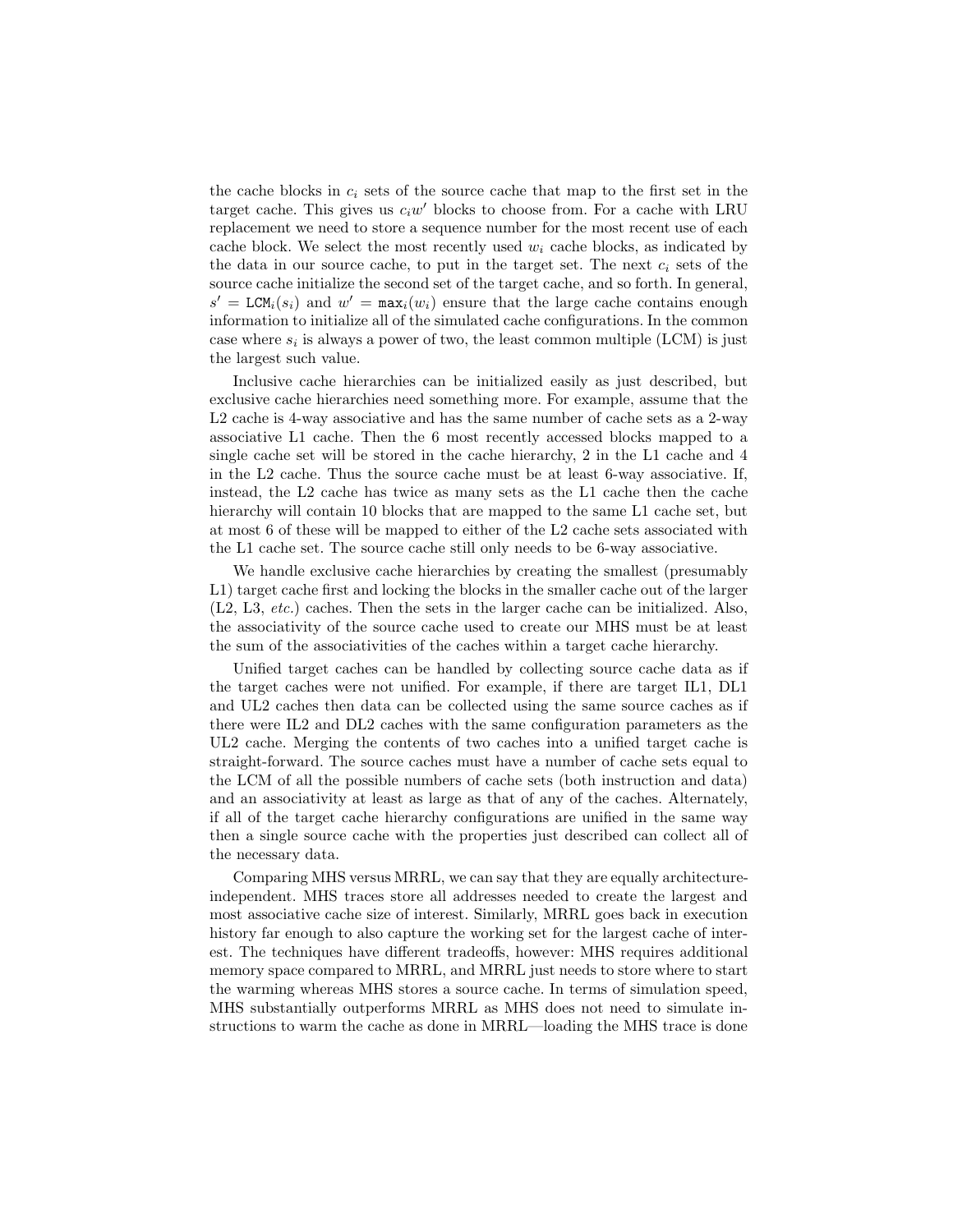| I Cache            | 8k 2-way set-assoc., 32 byte blocks, 1 cycle latency           |
|--------------------|----------------------------------------------------------------|
| D Cache            | 16k 4-way set-assoc., 32 byte blocks, 2 cycle latency          |
| $L2$ Cache         | 1Meg 4-way set-assoc., 32 byte blocks, 20 cycle latency        |
| Memory             | 150 cycle round trip access                                    |
| Branch Pred hybrid |                                                                |
|                    | O-O-O Issue up to 8 inst. per cycle, 128 entry re-order buffer |
| Func Units         | 8-integer ALU, 4-load/store units, 2-FP adders, 2-integer      |
|                    | MULT/DIV, 2-FP MULT/DIV                                        |

**Table 1.** Processor simulation model.

very quickly. As simulated cache sizes increase, MHS disk space requirements increase and MRRL warming times increase.

The techniques discussed in this paper can also be extended to warmup for TLBs and branch predictors. For 1M-instruction simulation points, we only consider sample architecture warmup for caches. We found that the branch predictor did not have a significant effect until we used very small 1000-instruction intervals with SMARTS. When simulating the tiny SMARTS simulation intervals we checkpointed the state of branch predictor prior to each sample. While we can modify TLB and cache checkpoints to work with smaller TLBs and caches, we cannot yet do this in general for branch predictors. For experiments requiring branch predictor checkpoints we simulate all of the branch predictors to be used in the design space exploration concurrently and store their state in the sample checkpoints.

# **6 Evaluation**

We now evaluate Sample Startup for sampled simulation. After discussing our methodology, we then present a detailed error analysis of the warmup and reduced checkpointing techniques. We subsequently evaluate the applicability of the reduced checkpointing and warmup techniques for both targeted sampling as done in SimPoint and statistical sampling as done in SMARTS.

# **6.1 Methodology**

We use the MRRL-modified SimpleScalar simulator [6], which supports taking multiple samples interleaved with fast-forwarding and functional warming. Minor modifications were made to support (reduced) checkpoints. We simulated SPEC 2000 benchmarks compiled for the Alpha ISA and we used reference inputs for all of these. The binaries we used in this study and how they were compiled can be found at http://www.simplescalar.com/. The processor model assumed in our experiments is summarized in Table 1.

# **6.2 Detailed error analysis**

We first provide a detailed error analysis of our warmup techniques as well as the reduced checkpointing techniques. For the error analysis, we consider 50 1M-instruction sampling units randomly chosen from the entire benchmark execution. We also experimented with a larger number of sampling units, however, the results were quite similar.

The *average CPI error* is the average over all samples of the relative difference between the CPI through sampled simulation with full warmup, versus the CPI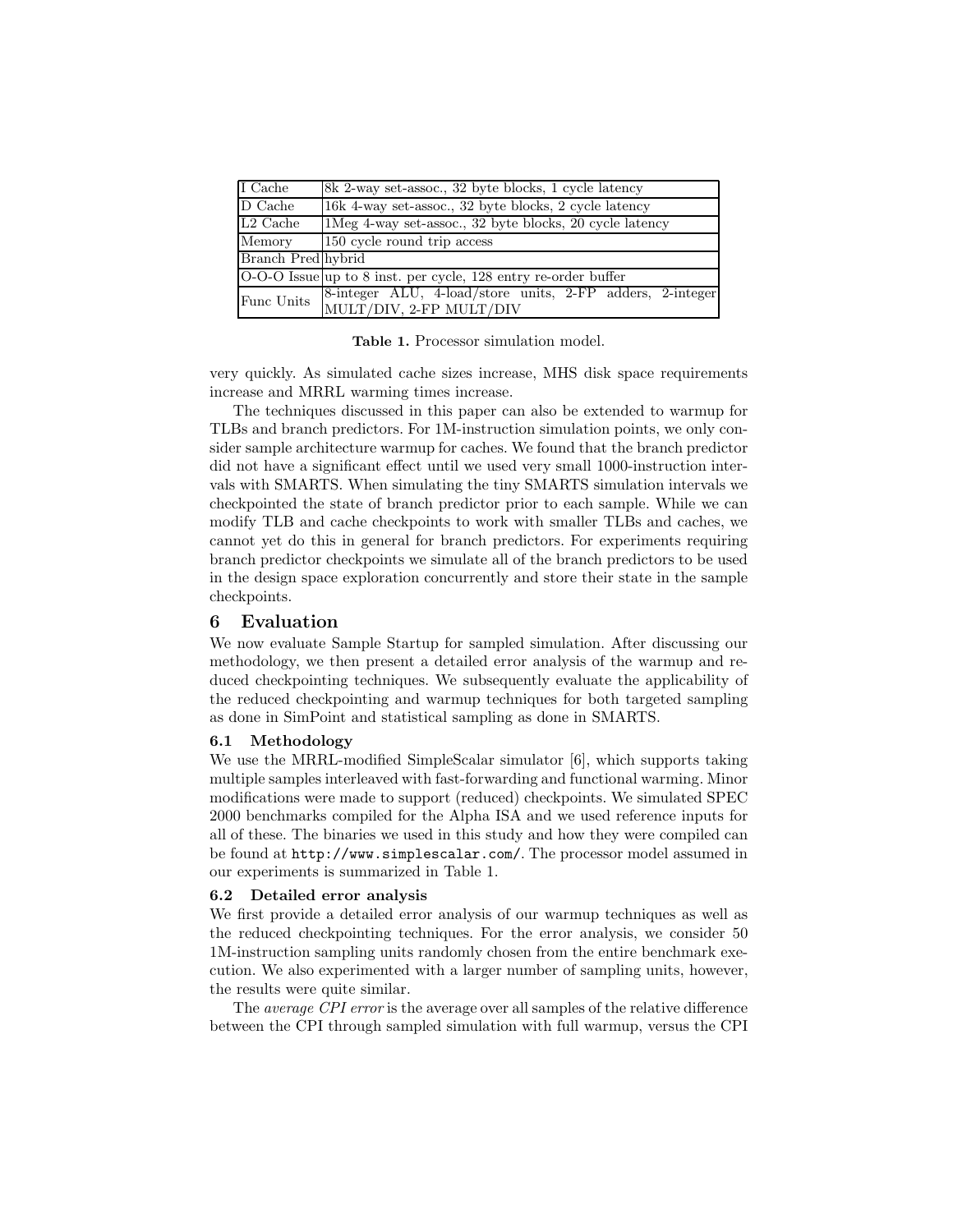

**Fig. 2.** The 95% confidence interval as a percentage of CPI.



ammp applu apsi art bzip2 crafty eon equake fma3d gcc gzip lucas mcf mesa mgrid parser swim vortex vpr wupwise Average Change in Percentage Error

**Fig. 3.** Analysis of wrong-path loads while using LVS.



**Fig. 5.** Number of Simulation Point samples used.

**Fig. 4.** Change in percentage error due to LVS.



**Fig. 6.** Accuracy of SimPoint assuming perfect sampling.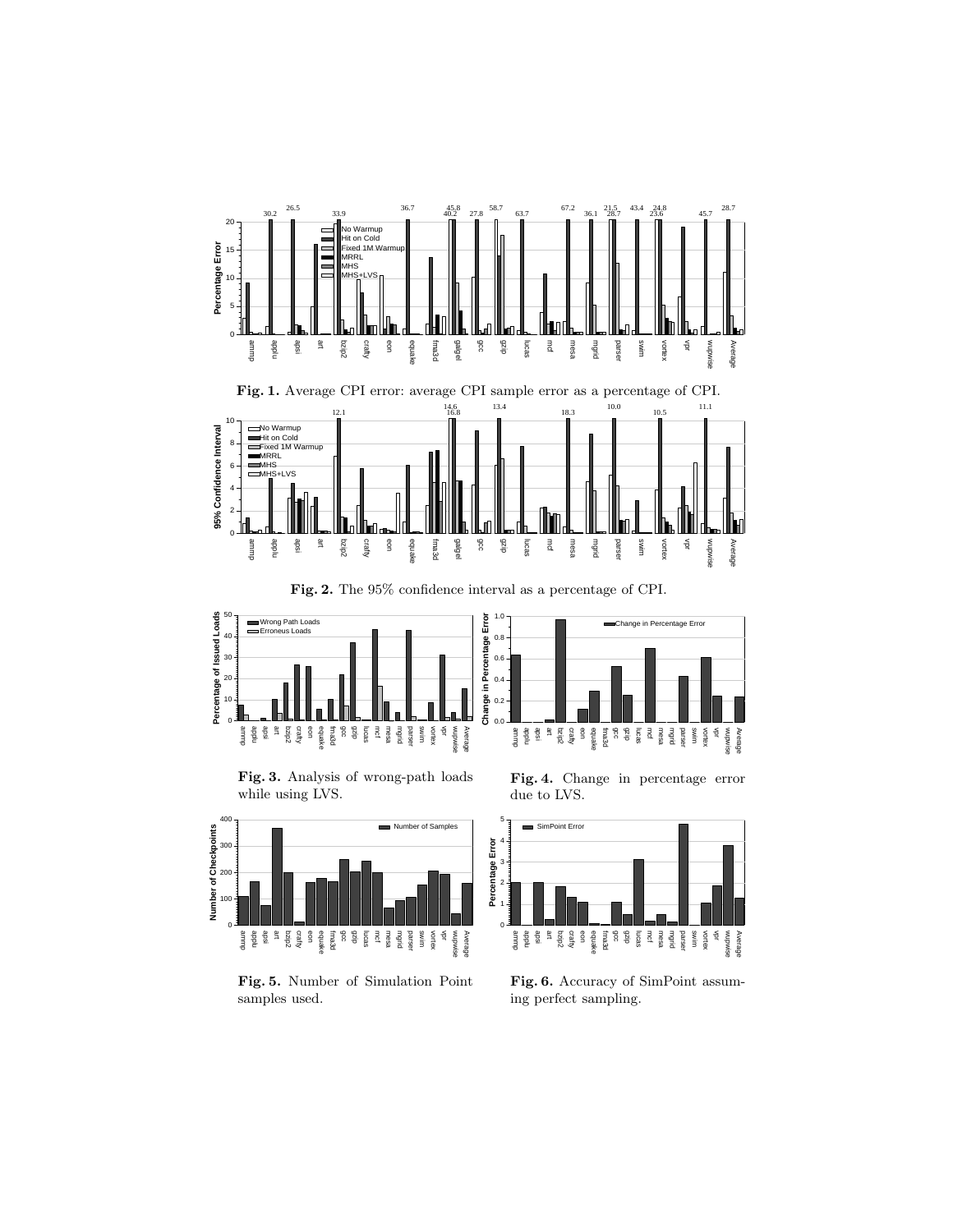

Fig. 7. Average storage requirements per sample for full checkpointing, reduced checkpointing (LVS, RLVS and TMI) and sample warmup through MHS.



Fig. 8. Total storage requirements per benchmark for full checkpointing, reduced checkpointing (LVS, RLVS and TMI) and sample warmup through MHS.



**Fig. 9.** Percentage error in estimating overall CPI as compared to CPI estimated by  $\text{Simp}$  ont with no sampling error.<br> $\frac{2168^{57}}{2168^{57}}$   $\frac{12220}{2168^{57}}$   $\frac{110^{14}}{168^{3}}$   $\frac{1169^{14}}{168^{3}}$   $\frac{11763}{2168^{$ 



**Fig. 10.** Total time to simulate all samples including fast-forwarding, loading checkpoints, warming and doing detailed simulation.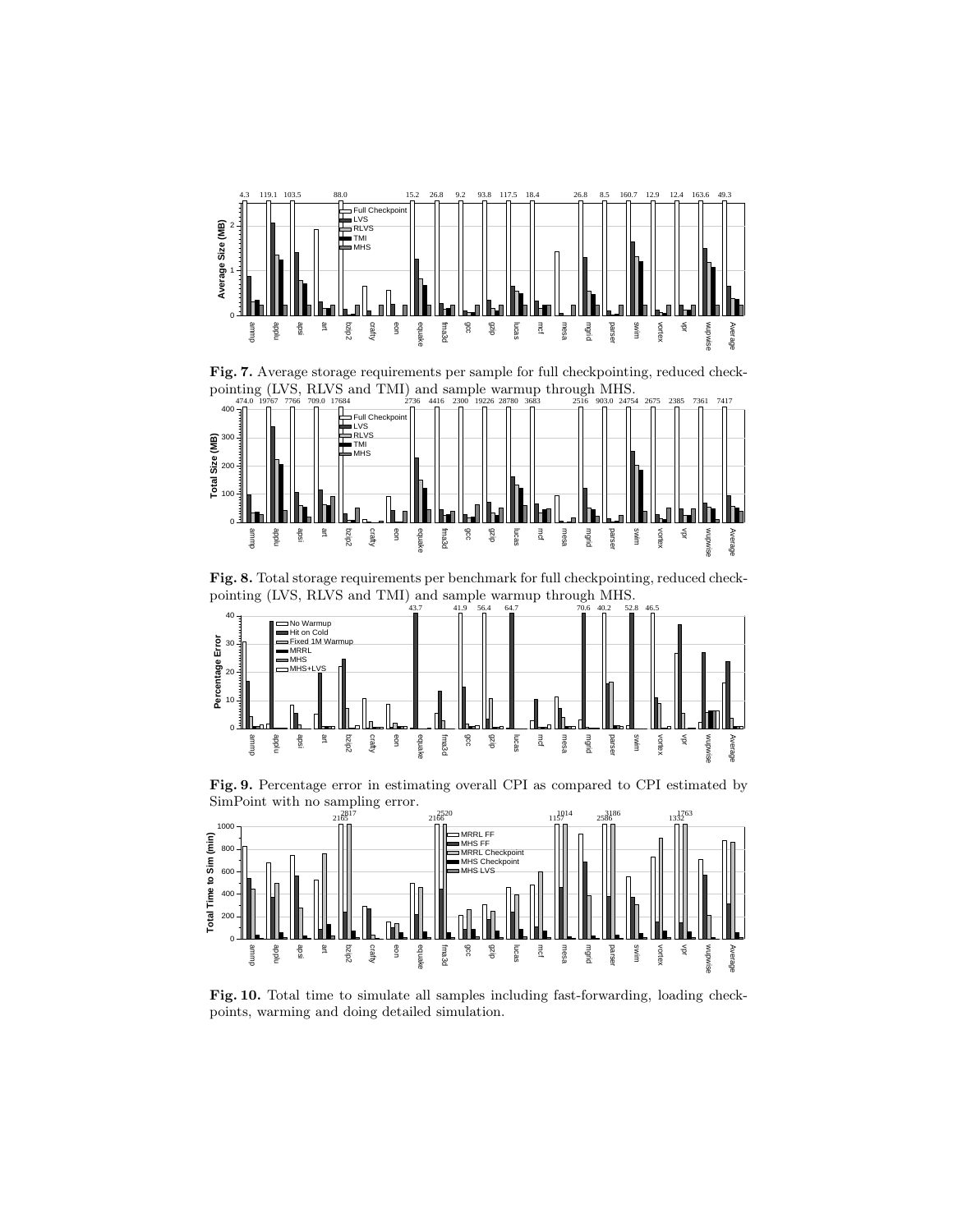through sampled simulation with the warmup and reduced checkpoint techniques proposed in this paper. Our second metric is the *95% confidence interval* for average CPI error. Techniques that are both accurate and precise will have low average CPI error and small confidence interval widths.

Figures 1 and 2 show the average CPI error and the 95% confidence interval, respectively. In both cases they are expressed as a percentage of the correct CPI. The various bars in these graphs show full SSI checkpointing along with a number of architectural warmup strategies (no warmup, hit on cold, fixed 1M warmup, MRRL and MHS), as well as a reduced SSI checkpointing technique, namely LVS, in conjunction with MHS. We only present data for the LVS reduced SSI for readability reasons; we obtained similar results for the other reduced SSI techniques. In terms of error due to warmup, we find that the no-warmup, hiton-cold and fixed 1M warmup strategies perform poorly. MRRL and MHS on the other hand, are shown to perform equally well. The average error is less than a few percent across the benchmarks.

In terms of error due to the starting image, we see the error added due to the reduced SSI checkpointing is very small. Comparing the MHS bar (MHS with full checkpointing) versus the MHS+LVS bar, we observe that the error added is very small, typically less than 1%. The reason for this additional error is that under reduced SSI checkpointing, load instructions along mispredicted paths might potentially fetch wrong data from memory since the reduced checkpointing techniques only consider on-path memory references. In order to quantify this we refer to Figures 3 and 4. Figure 3 shows the percentage of wrong-path load instructions being issued relative to the total number of issued loads; this figure also shows the percentage of issued wrong-path loads that fetched incorrect data (compared to a fully checkpointed simulation) relative to the total number of issued loads. This graph shows that the fraction of wrong-path loads that are fetching uncheckpointed data is very small, 2.05% on average. Figure 4 then quantifies the difference in percentage CPI error due to these wrong-path loads fetching uncheckpointed data. We compare the CPI under full checkpoint versus the CPI under reduced checkpoints. The difference between the error rates is very small, under 1% of the CPI.

# **6.3 Targeted Sampling Using SimPoint**

We now study the applicability of the reduced warmup and checkpointing techniques for two practical sampling methodologies, namely targeted sampling using SimPoint, and statistical sampling using SMARTS. For these results we used SimPoint with an interval size of 1 million with Max K set to 400. Figure 5 shows the number of 1M-instruction simulation points per benchmark. This is also the number of checkpoints per benchmark since there is one checkpoint needed per simulation point. The number of checkpoints per benchmark varies from 15 (crafty) up to 369 (art). In this paper, we focus on small, 1M-instruction intervals because SimPoint is most accurate when many (at least 50 to 100) small (1M instructions or less) intervals are accurately simulated. However, we found that the reduction in disk space is an important savings even for 10M and 100M interval sizes when using a reduced load value trace. Figure 6 shows the accuracy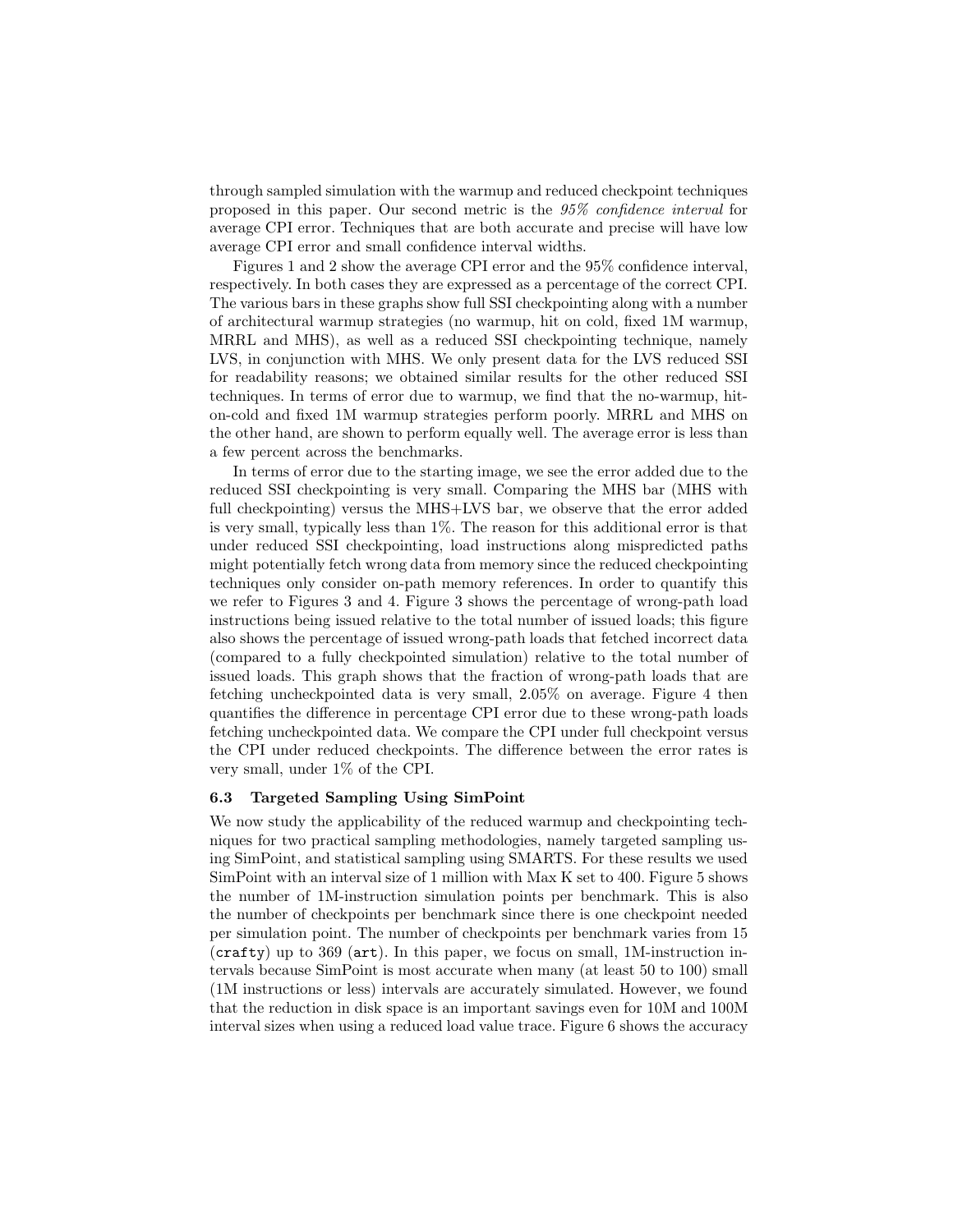of SimPoint while assuming perfect sampling startup. The average error is 1.3%; the maximum error is 4.8% (parser).

**Storage Requirements -** Figures 7 and 8 show the average and total sizes of the files (in MB) that need to be stored on disk per benchmark for various Sample Startup approaches: the Full Checkpoint, the Load Value Sequence (LVS), the Reduced Load Value Sequence (RLVS), the Touched Memory Image (TMI) and the Memory Hierarchy State (MHS). Clearly, the file sizes for Full Checkpoint are huge. The average file size per checkpoint is 49.3MB (see Figure 7). The average total file size per benchmark is 7.4GB (see Figure 8). Storing all full checkpoints for a complete benchmark can take up to 28.8GB (lucas). The maximum average storage requirements per checkpoint can be large as well, for example 163.6MB for wupwise. Loading and transferring over a network such large checkpoints can be costly in terms of simulation time as well.

The SSI techniques, namely LVS, RLVS, TMI and RTMI, result in a checkpoint reduction of more than two orders of magnitude, see Figures 7 and 8. The results for RTMI are similar to those for TMI, so they are not shown in the Figure. Since TMI contains at most one value per address and no zeros, size improvements can only come from situations where the first access to an address is a write and there is a later read from that address. This is fairly rare for the benchmarks examined, so the improvements are small.

The average total checkpoint file sizes per benchmark for LVS, RLVS and TMI are 93.9MB, 57MB and 52.6MB, respectively; the maximum total file sizes for are 341MB, 224MB and 206MB, respectively, for applu. These huge checkpoint file reductions compared to full checkpoints make checkpointing feasible in terms of storage cost for sampled simulation. Also, the typical single checkpoint size is significantly reduced to 661KB, 396KB and 365KB for LVS, RLVS and TMI, respectively. This makes loading the checkpoints highly efficient.

Memory Hierarchy State (MHS) was the only warmup approach discussed that requires additional storage. Figures 7 and 8 quantify the additional storage needed for MHS. The total average storage needed per benchmark is 40MB. The average storage needed for MHS per checkpoint is 256kB (8 bytes per cache block). Note that this is additional storage that is needed on top of the storage needed for the checkpoints. However, it can be loaded efficiently due to its small size.

**Error analysis -** Figure 9 evaluates the CPI error rates for various Sample Startup techniques as compared to the SimPoint method's estimate using perfect warmup — this excludes any error introduced by SimPoint. This graph compares four sample warmup approaches: no warmup, hit-on-cold, fixed 1M warmup, MRRL and MHS. The no warmup and hit-on-cold strategies result in high error rates, 16% and 24% on average. For many benchmarks one is dramatically better than the other, suggesting that an algorithm that intelligently chooses one or the other might do significantly better. The fixed 1M warmup achieves better accuracy with an average error of 4%; however the maximum error can be fairly large, see for example for parser (17%). The error rates obtained from MRRL and MHS are significantly better. The average error for both approaches is 1%.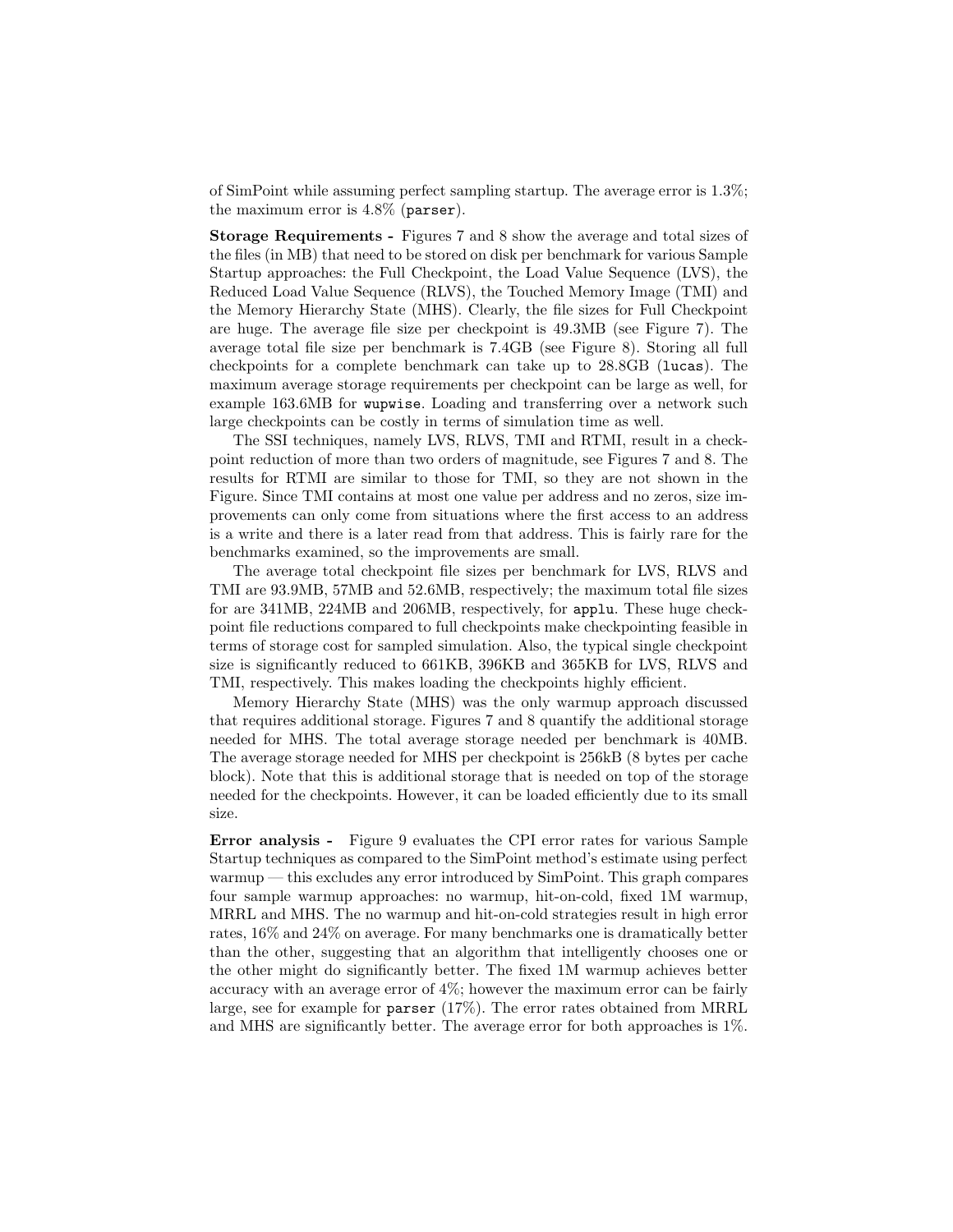As such, we conclude that in terms of accuracy, MRRL and MHS are equally accurate when used in conjunction with SimPoint.

The error results discussed so far assumed full checkpoints. Considering a reduced checkpoint technique, namely LVS, in conjunction with MHS increases the error rates only slightly, from 1% to 1.2%. This is due to the fact that LVS does not include load values for loads being executed along mispredicted paths.

**Total simulation time -** Figure 10 shows the total simulation time (in minutes) for the various Sample Startup techniques when simulating all simulation points on a single machine. This includes fast-forwarding, loading (reduced) checkpoints, loading the Memory Hierarchy State and warming structures by functional warming or detailed execution, if appropriate.

The SSI techniques considered here are fast-forwarding, checkpointing, and reduced checkpointing using the LVS—we obtained similar simulation time results for the other reduced checkpoint techniques RLVS, TMI and RTMI. These three SSI techniques are considered in combination with the two most accurate sample warmup techniques, namely MRRL and MHS. These results show that MRRL in combination with fast-forwarding and full checkpointing are equally slow. The average total simulation time is more than 14 hours per benchmark. If we combine MHS with fast-forwarding, the average total simulation time per benchmark cuts down to 5 hours. This savings over MRRL is achieved by replacing warming with fast-forwarding and loading the MHS. Combining MHS with full checkpointing cuts down the total simulation time even further to slightly less than one hour. Combining the reduced checkpoint LVS approach with MHS reduces the average total simulation time per benchmark to 13 minutes. We obtained similar simulation time results for the other reduced checkpoint techniques.

As such, we conclude that the Sample Startup techniques proposed in this paper achieve full detailed per-benchmark performance estimates with the same accuracy as MRRL. This is achieved in the order of minutes per benchmark which is a 63X simulation time speedup compared to MRRL in conjunction with fast-forwarding and checkpointing.

## **6.4 Using MHS and LVS with SMARTS**

The SMARTS infrastructure [4] accurately estimates CPI by taking large numbers of very small samples and using optimized functional warming while fastforwarding between samples. Typical parameters use approximately 10000 samples, each of which is 1000 instructions long and preceded by 2000 instructions of detailed processor warmup. Only 30M instructions are executed in detail, so simulation time is dominated by the cost of functional warming for tens or hundreds of billions of instructions.

We improved SMARTS' performance by replacing functional warming with our MHS and LVS techniques. Due to the very small sample length there was insufficient time for the TLB and branch predictor to warm before the end of detailed simulation warmup. Therefore, for SMARTS we enhanced MHS to include the contents of the TLBs and branch predictor. TLB structures can be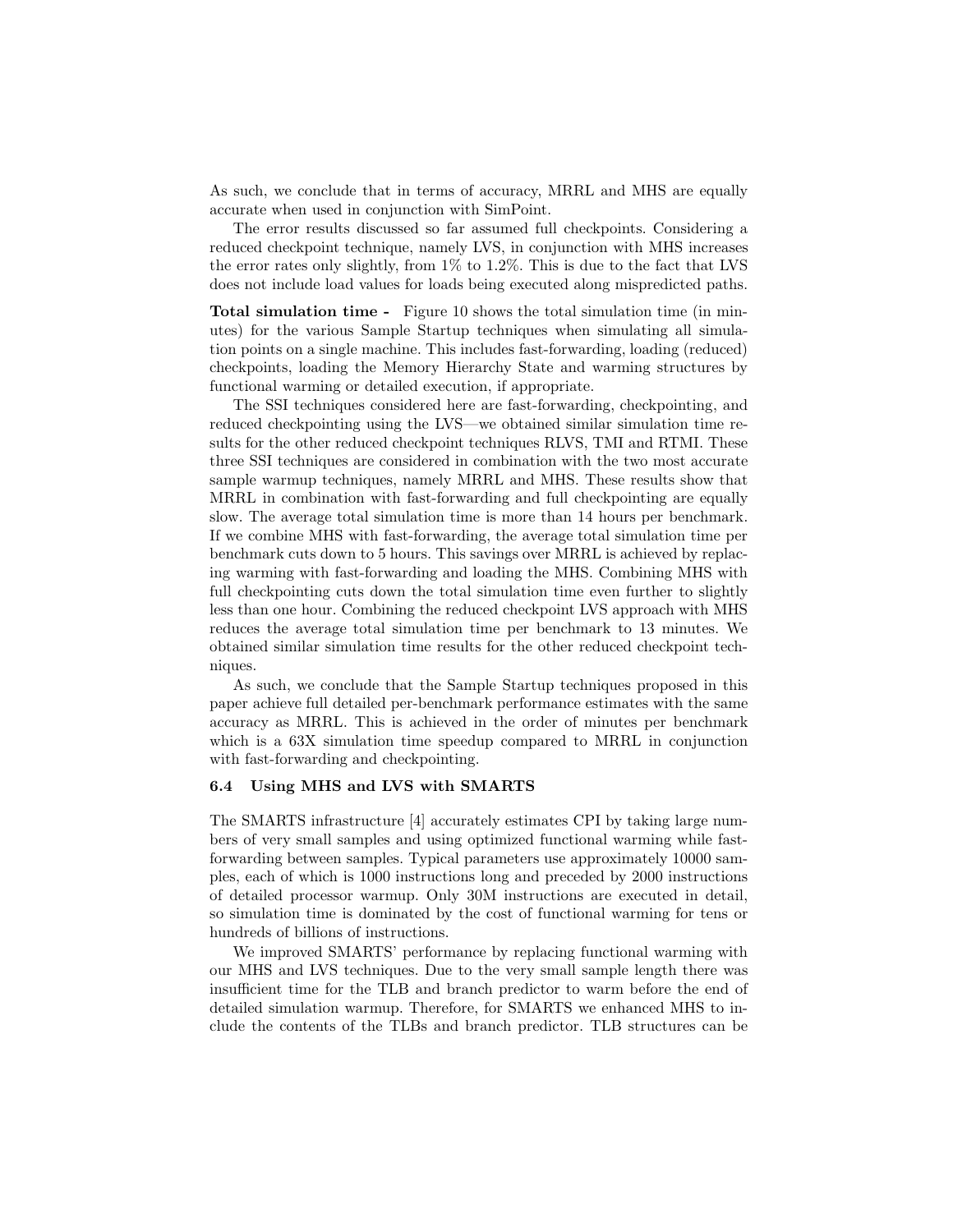treated just like caches when considering various TLB sizes, but branch predictors need to be generated for every desired branch predictor configuration. With these changes we were able to achieve sampling errors comparable to the error rates presented in section 6.2 for the 1M-instruction samples. In addition, the estimated CPI confidence intervals are similar to those obtained through SMARTS.

Storing the entire memory image in checkpoints for 10000 samples is infeasible, so we used LVS. Due to the small number of loads in 3000 instructions, a compressed LVS only required a single 4 kB disk block per sample. The total disk space per benchmark for the LVS checkpoint is 40 MB. Disk usage however is dominated by MHS, with total storage requirements of approximately 730 MB for each benchmark. By comparison, our SimPoint experiments used under 100 MB on average for full LVS, 50 MB for RLVS and 40 MB for MHS. In terms of disk space, SimPoint thus performs better than SMARTS. On average, the total simulation time per benchmark for SMARTS with LVS and MHS is 130 seconds on average. About two-thirds of this time is due to decompressing the MHS information. Our results assumed 10000 samples, but more samples may be needed in order to reach a desired level of confidence, which would require more simulation time.

In contrast to the fact that the amount of disk space required is approximately 8 times larger with SMARTS, SMARTS is faster than SimPoint: 130 seconds for SMARTS versus 13 minutes for SimPoint. The reason for this is the larger of number of simulated instructions for SimPoint than for SMARTS.

Concurrently with our work, the creators of SMARTS have released TurboSMARTS [30], which takes a similar approach to the one that we have outlined here. Their documentation for the new version recommends estimating the number of samples that should be taken when collecting their version of MHS and TMI data. The number of samples is dependent upon the program's variability, so for floating-point benchmarks this can greatly reduce the number of samples, but in other cases more samples will be required. As a result, the average disk usage is 290 MB per benchmark, but varies from 7 MB (swim) to 1021 MB (vpr). This is still over twice as large than the disk space required for SimPoint using 1 million interval sizes.

# **7 Summary**

Today's computer architecture research relies heavily on detailed cycle-by-cycle simulation. Since simulating the complete execution of an industry standard benchmark can take weeks to months, several researchers have proposed sampling techniques to speed up this simulation process. Although sampling yields substantial simulation time speedups, there are two remaining bottlenecks in these sampling techniques, namely efficiently providing the sample starting image and sample architecture warmup.

This paper proposed reduced checkpointing to obtain the sample starting image efficiently. This is done by only storing the words of memory that are to be accessed in the sample that is to be simulated, or by storing a sequence of load values as they are loaded from memory in the sample. These reduced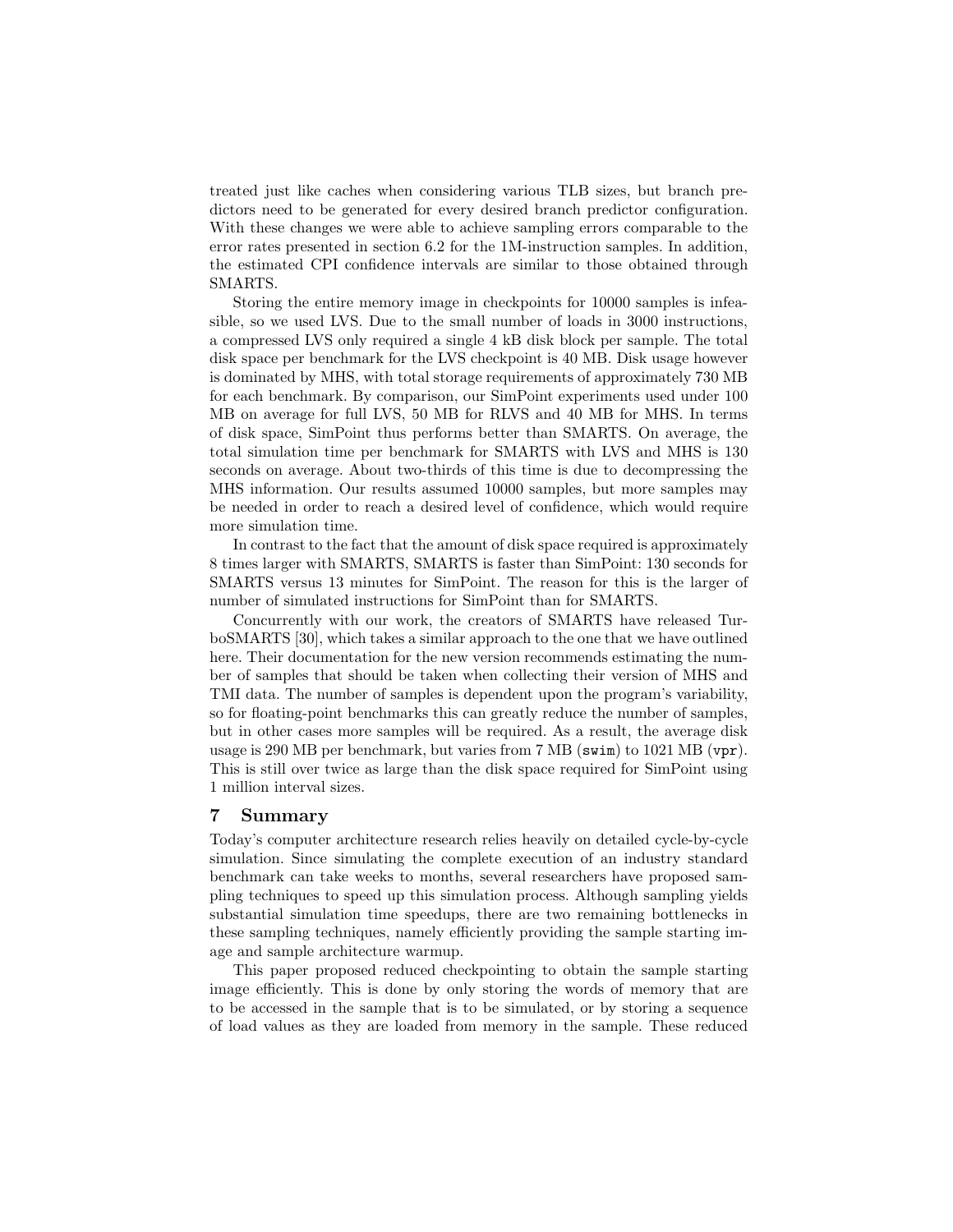checkpoints result in two orders of magnitude less storage than full checkpointing and faster simulation than both fast-forwarding and full checkpointing. We show that our reduced checkpointing techniques are applicable on various sampled simulation methodologies as we evaluate them for SimPoint, random sampling and SMARTS.

This paper also compared four techniques for providing an accurate hardware state at the beginning of each sample. We conclude that architecture checkpointing and MRRL perform equally well in terms of accuracy. However, our architecture checkpointing implementation based on the Memory Hierarchy State is substantially faster than MRRL. The end result for sampled simulation is that we obtain highly accurate per-benchmark performance estimates (only a few percent CPI prediction error) in the order of minutes, whereas previously proposed techniques required multiple hours.

# **Acknowledgments**

We would like to thank the anonymous reviewers for providing helpful comments on this paper. This work was funded in part by NSF grant No. CCR-0311710, NSF grant No. ACR-0342522, UC MICRO grant No. 03-010, and a grant from Intel and Microsoft. Lieven Eeckhout is a Postdoctoral Fellow of the Fund for Scientific Research—Flanders (Belgium) (F.W.O. Vlaanderen); and he is a member of the HiPEAC network of excellence.

# **References**

- 1. Conte, T.M., Hirsch, M.A., Menezes, K.N.: Reducing state loss for effective trace sampling of superscalar processors. In: ICCD'96. (1996)
- 2. Lafage, T., Seznec, A.: Choosing representative slices of program execution for microarchitecture simulations: A preliminary application to the data stream. In: WWC-3. (2000)
- 3. Sherwood, T., Perelman, E., Hamerly, G., Calder, B.: Automatically characterizing large scale program behavior. In: ASPLOS-X. (2002)
- 4. Wunderlich, R.E., Wenisch, T.F., Falsafi, B., Hoe, J.C.: SMARTS: Accelerating microarchitecture simulation via rigorous statistical sampling. In: ISCA-30. (2003)
- 5. Eeckhout, L., Eyerman, S., Callens, B., De Bosschere, K.: Accurately warmed-up trace samples for the evaluation of cache memories. In: HPC'03. (2003) 267–274
- 6. Haskins, J., Skadron, K.: Memory reference reuse latency: Accelerated sampled microarchitecture simulation. In: ISPASS'03. (2003)
- 7. Haskins, J., Skadron, K.: Accelerated warmup for sampled microarchitecture simulation. ACM Transactions on Architecture and Code Optimization (TACO) **2** (2005) 78–108
- 8. Burger, D.C., Austin, T.M.: The SimpleScalar tool set, version 2.0. Technical Report CS-TR-97-1342, University of Wisconsin, Madison (1997)
- 9. Lau, J., Sampson, J., Perelman, E., Hamerly, G., Calder, B.: The strong correlation between code signatures and performance. In: ISPASS. (2005)
- 10. Patil, H., Cohn, R., Charney, M., Kapoor, R., Sun, A., Karunanidhi, A.: Pinpointing representative portions of large Intel Itanium programs with dynamic instrumentation. In: MICRO-37. (2004)
- 11. Yi, J.J., Kodakara, S.V., Sendag, R., Lilja, D.J., Hawkins, D.M.: Characterizing and comparing prevailing simulation techniques. In: HPCA-11. (2005)